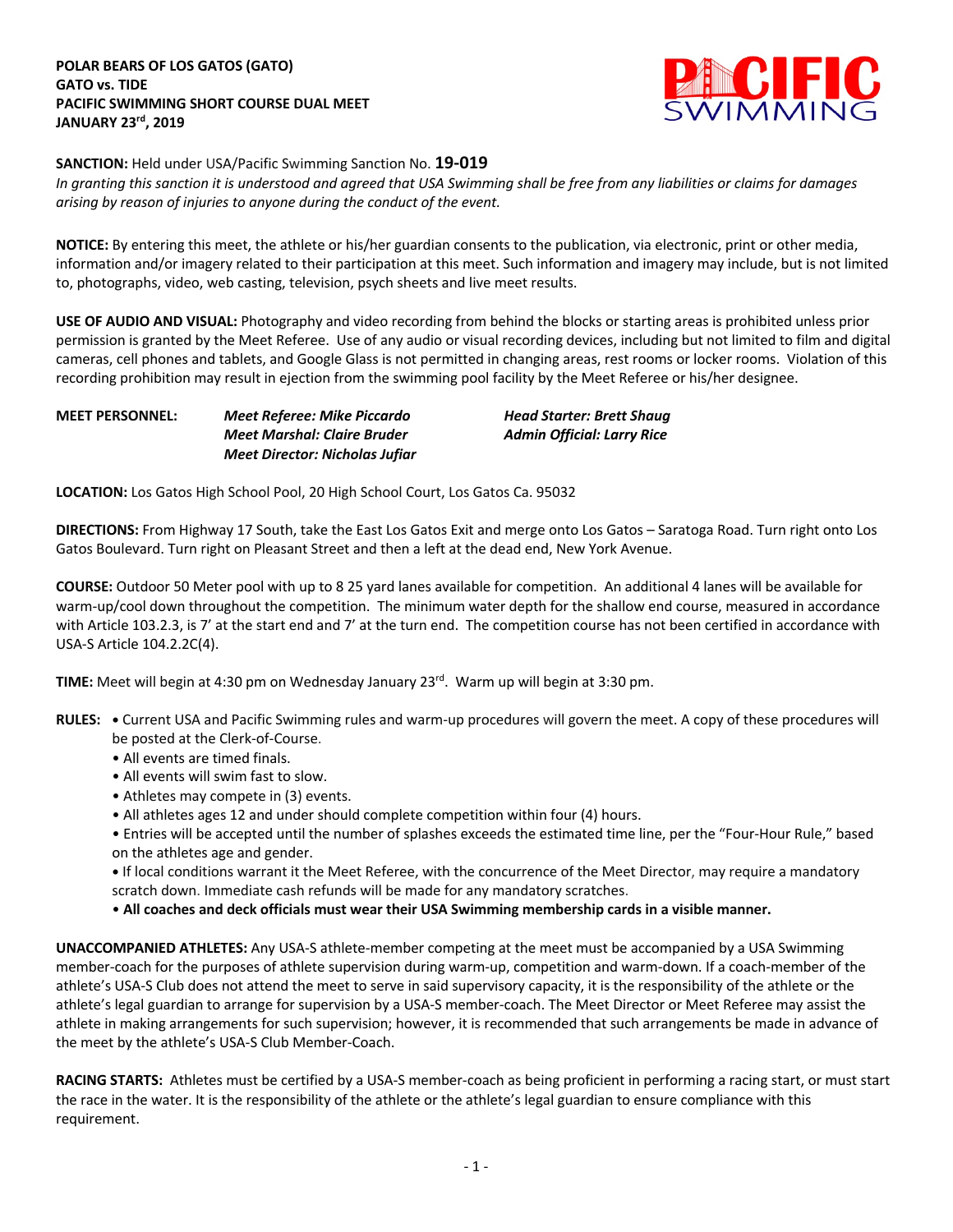**RESTRICTIONS:** • Smoking and the use of other tobacco products is prohibited on the pool deck, in the locker rooms, in spectator seating, on standing areas and in all areas used by athletes, during the meet and during warm-up periods.

- Sale and use of alcoholic beverages is prohibited in all areas of the meet venue.
- No glass containers are allowed in the meet venue.
- No propane heater is permitted except for snack bar/meet operations.
- All shelters must be properly secured.
- Changing into or out of swimsuits other than in locker rooms or other designated areas is prohibited.

• Destructive devices, to include but not limited to, explosive devices and equipment, firearms (open or concealed), blades, knives, mace, stun guns and blunt objects are strictly prohibited in the swimming facility and its surrounding areas. If observed, the Meet Referee or his/her designee may ask that these devices be stored safely away from the public or removed from the facility. Noncompliance may result in the reporting to law enforcement authorities and ejection from the facility. Law enforcement officers (LEO) are exempt per applicable laws.

• Operation of a drone, or any other flying apparatus, is prohibited over the venue (pools, athlete/coach areas, spectator areas and open ceiling locker rooms) any time athletes, coaches, officials and/or spectators are present.

**ELIGIBILITY:** • Athletes must be current members of USA-S and enter their name and registration number on the meet entry card as they are shown on their Registration Card. If this is not done, it may be difficult to match the athlete with the registration and times database. The meet host will check all athlete registrations against the SWIMS database and if not found to be registered, the Meet Director shall accept the registration at the meet (a \$10 surcharge will be added to the regular registration fee). Duplicate registrations will be refunded by mail.

• Participating athletes must be members of GATO or TIDE. Unattached athletes who are participating with GATO or TIDE are eligible to compete.

• Entries with **"NO TIME" will be ACCEPTED.**

• Entry times submitted for this meet may be checked against a computer database and may be changed in accordance with Pacific Swimming Entry Time Verification Procedures.

• Disabled athletes are welcome to attend this meet and should contact the Meet Director or Meet Referee regarding any special accommodations on entry times and seeding per Pacific Swimming policy.

• Athletes 19 years of age and over may compete in the meet for time only, no awards. Such athletes must have met standards for the 17-18 age group.

• The athlete's age will be the age of the athlete on the first day of the meet.

**ENTRY FEES:** \$15.00 per athlete. No charge for relays.

### **ENTRIES:**

#### **HyTek Team Entry:**

Entry Submittal Procedure:

- 1. Entry File from Team Manager
- 2. Meet Entry Report for individual athletes and relays sorted by Team Manger or equivalent.
- 3. Meet Entry Fee Report from Team Manager or equivalent.
- 4. Master Entry Summary Form Completed and hand signed.
- 5. Meet Entry Fees One Check made payable to SBAC.

Submittal Formats and Notes

- 1. Electronic Items: #1, #2, #3 due by January  $11<sup>th</sup>$ , 2019 by midnight.
- 2. Hardcopies: Hand deliver items #4 and # 5 at the start of warm ups.
- 3. Email Entries To: gatocoach@gmail.com by January 11<sup>th</sup>, 2019 by midnight.

**CHECK-IN:** The meet will be deck seeded. Athletes must check-in at the Clerk-of-Course. No event shall be closed more than 30 minutes before the scheduled start of the session. Close of check-in for all individual events shall be no more than 60 minutes before the estimated time of the start of the first heat of the event. Athletes who do not check in will not be seeded and will not be allowed to compete in that event.

**SCRATCHES:** Any athletes not reporting for or competing in an individual timed final event that they have checked in for shall not be penalized.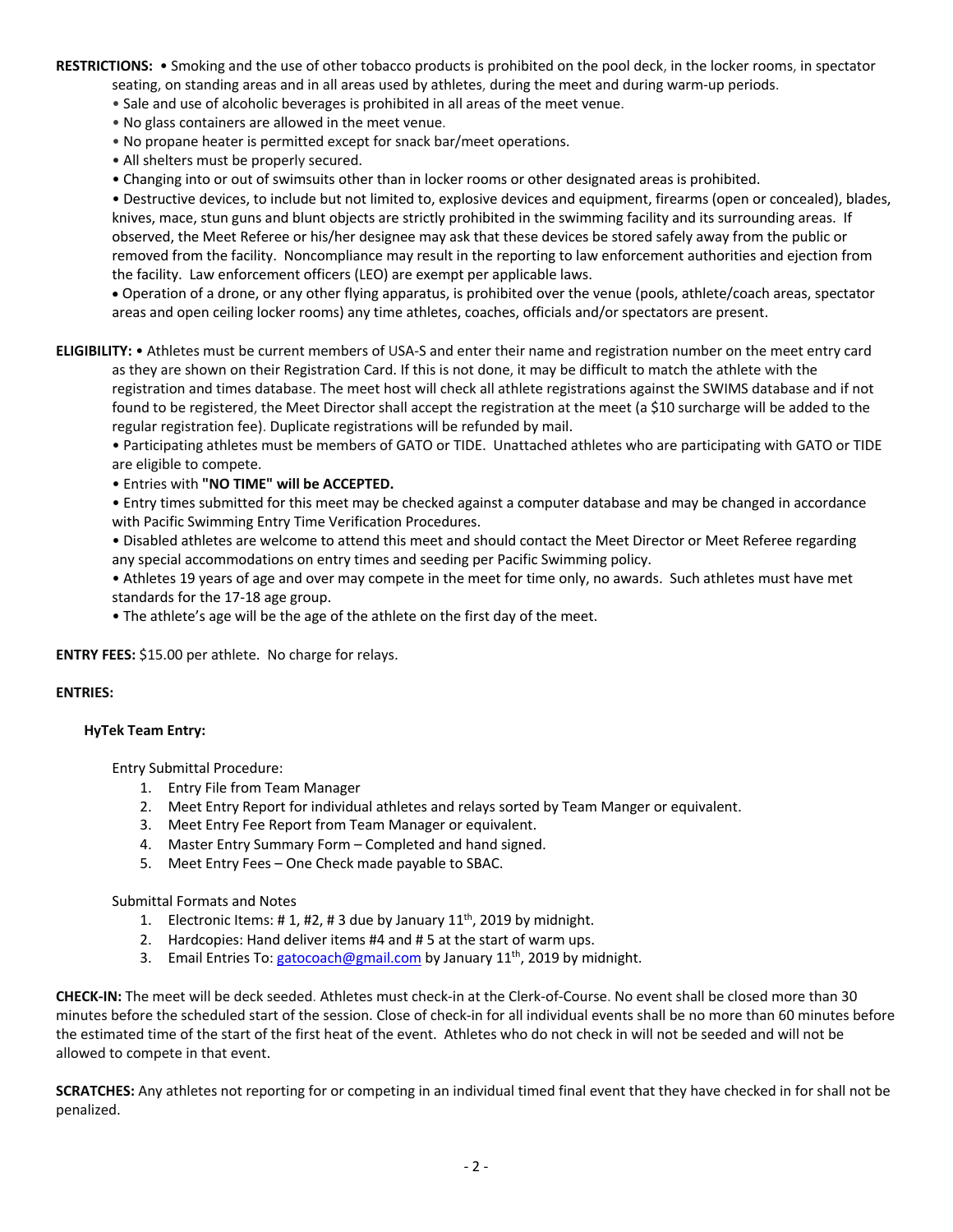### **AWARDS:** None.

# **ADMISSION:** Free.

**SNACK BAR & HOSPITALITY:** A snack bar will be available throughout the competition. Coaches and working deck officials will be provided lunch. Hospitality will serve refreshments to timers and volunteers.

**MISCELLANEOUS:** No overnight parking is allowed. Facilities will not be provided after meet hours.

## **EVENTS:**

| <b>Girls Event Number</b> | <b>Age Group</b> | Event/Distance   | <b>Boys Event Number</b> |
|---------------------------|------------------|------------------|--------------------------|
| 1                         | Open             | 200 Medley Relay | 2                        |
| 3                         | Open             | 200 Freestyle    | 4                        |
| 5                         | Open             | 100 Fly          | 6                        |
| 7                         | Open             | 50 Fly           | 8                        |
| 9                         | 8 and Under      | 25 Fly           | 10                       |
| 11                        | Open             | 100 Back         | 12                       |
| 13                        | Open             | 50 Back          | 14                       |
| 15                        | 8 and Under      | 25 Back          | 16                       |
| 17                        | Open             | 100 Breast       | 18                       |
| 19                        | Open             | 50 Breast        | 20                       |
| 21                        | 8 and Under      | 25 Breast        | 22                       |
| 23                        | Open             | 200 IM           | 24                       |
| 25                        | Open             | 100 Free         | 26                       |
| 27                        | Open             | 50 Free          | 28                       |
| 29                        | 8 and Under      | 25 Free          | 30                       |
| 31                        | Open             | 200 Free Relay   | 32                       |